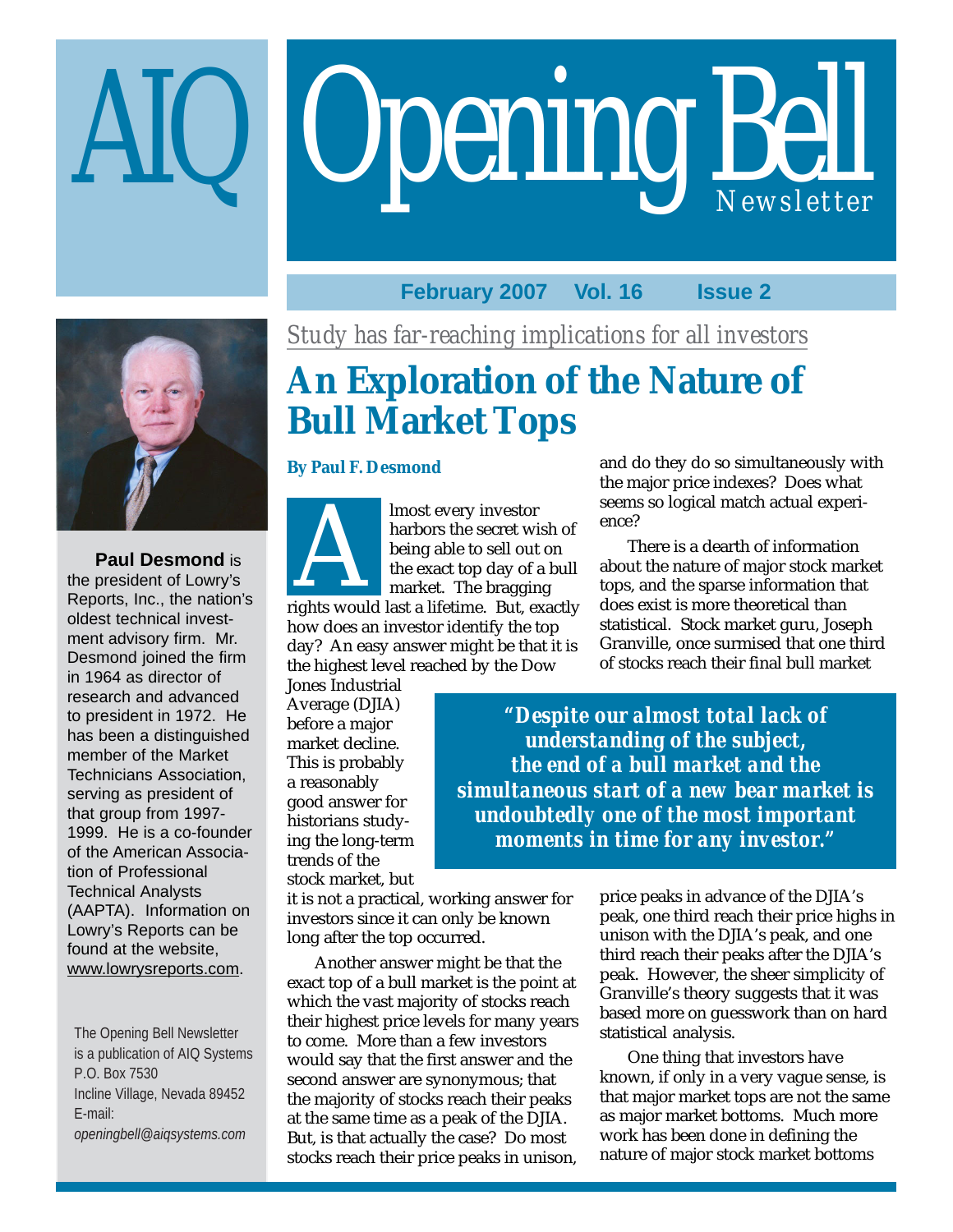than in understanding the nature of bull market tops.

March 2002 *Identifying Bear Market Bottoms and* A 2002 Lowry study titled *New Bull Markets* (see website www.lowrysreports.com) showed that major market bottoms can often be identified by evidence of panic selling (one or more 90% Downside Days) in which investors dump stocks with abandon. Then, with the desire to sell having been exhausted, buyers suddenly rush in to snap up the bargains (and cover short positions), resulting in a 90% Upside Day. The combination of panic selling across a broad spectrum of stocks, followed quickly by broad, enthusiastic buying, produces what might be described as a classic "V" pattern of prices at major bear market bottoms.

Bull market tops, on the other hand, tend to develop gradually over a long period of time. The reasons for this gradual process are easy to understand: It is the Law of Supply and Demand at work. Just as bull markets result from strong, persistent investor demand for stocks, bull market tops evolve when investors gradually stop buying. Some investors simply run out of new money to invest. Others begin to see individual stocks as being overvalued, and begin to hold back on new purchases. Whatever the

## **In This Issue**

| Check out AIQ's new trading<br>services as well as David Vomund's<br>new book revealing his ETF trading |
|---------------------------------------------------------------------------------------------------------|

reasons, the stock market cannot continue to advance without Demand exceeding Supply.

The evolution of investor psychology from strong buying enthusiasm for stocks to passivity or complacency does not occur suddenly. Thus, bull market tops are commonly diffuse, possibly lulling most investors into inaction. Perhaps it is the slowness of the entire process that makes it difficult to recognize a bull market top.

However, beyond this vague and somewhat hypothetical supposition, little or nothing more is known about the nature of bull market tops. Despite our almost total lack of understanding of the subject, the end of a bull market and the

simultaneous start of a new bear market is undoubtedly one of the most important moments in time for any investor.

Many investors have experienced the frustration and anguish of making big stock market gains in a bull market, only to watch the gains turn into big losses during the subsequent bear market. Thus, the ability to avoid capital losses is, in many ways, a more important objective for investors than making big gains.

Perhaps it is our almost total lack of understanding about the end of bull markets that is responsible for investors' almost universal inability to avoid bear markets. A greater understanding of investor psychology near bull market tops might emit warning signs in the making, and allow at least some alert investors to be able to take defensive actions in advance of the devastating losses that typically occur in the subsequent bear market.

There are several helpful tools that technical analysts have used for many decades to warn of impending stock market tops, such as the Advance-Decline Line and the number of stocks recording new 52 week Highs. History shows that these indicators often top out and begin to contract, as individual stocks fall by the wayside, months in advance of the final top in the Dow Jones Industrial Average. Therefore, it would not be a surprise to find that all stocks do not reach their peaks simultaneously or in unison

*"It is ironic that 1929 is undoubtedly one of the most important dates in stock market history, and so little is known about the forces of supply and demand at work in the market during that period."*

> with the DJIA. But, it is the degree and the intensity of the divergences of individual stocks from the DJIA that had never been measured before — until now.

Discoveries in science are frequently the result of happenstance rather than great scientific detective work. The discoveries to be related in this paper regarding bull market tops began in exactly that fashion. My firm, Lowry Research Corporation, had purchased rolls of microfilm of the Wall Street Journal covering the period from 1920 through 1930. Being able to step back in time, if only in recorded history, is a special experience.

 The first frame to be viewed in the microfilm reader, purely out of curiosity, was the page containing the New York Stock Exchange trading of September 3, 1929 — the absolute top day for the DJIA prior to the 1929 Crash. It is ironic that 1929 is undoubtedly one of the most important dates in stock market history, and so little is known about the forces of supply and demand at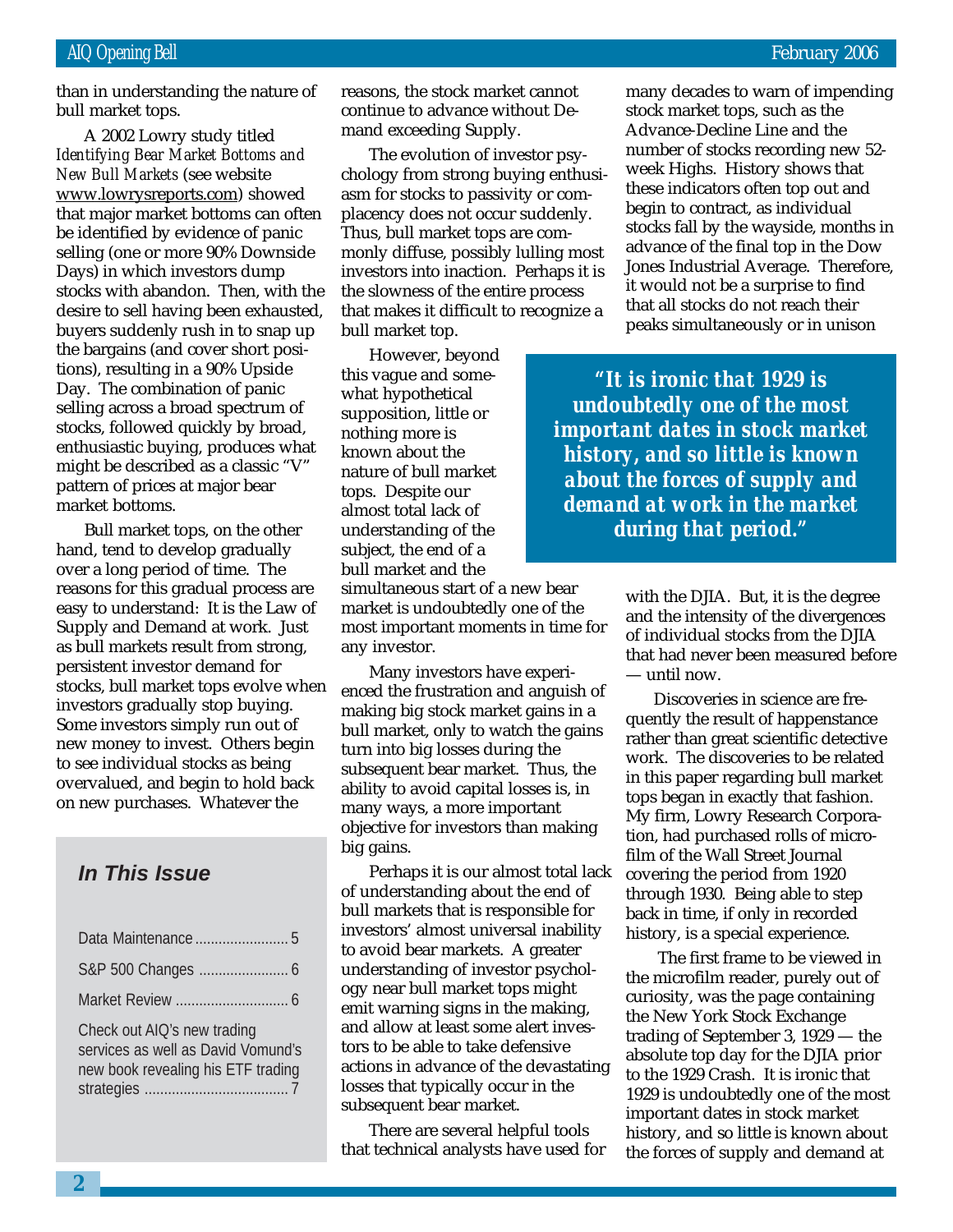work in the market during that period.

In simply looking around at the trading data from that day — at the many unfamiliar names of the companies traded, at the volume of trading, at the highest prices for each stock — it became apparent that some stocks had traded that day at prices below their 1929 highs. Some stocks were considerably below their yearly high. That seemed strange for a day on which the DJIA was at the absolute highest point in history and at a level that would not be seen again for the next 20 years. Upon closer examination, it was difficult to find stocks that were at their highs on that fateful day.

Intuitively, something seemed to be very wrong. On a day when common sense would dictate that most stocks should have closed at their all-time highs, it was determined that very few stocks had closed at, or even near, their 1929 highs (**Table 1**). Many stocks were down from their highs by 20% or more (Last price was lower than 1929 High price). Thus began a detailed examination of the trading of September 3, 1929. The results were most surprising.

On the day on which the Dow Jones Industrial Average reached its absolute high for the 1920s bull market, the percentage of stocks making new 1929 highs that day was not 80% or 75% or even 70%. It was 2.30%. Out of 826 stocks that were traded on the New York Stock Exchange that day, only 19 stocks made their highs. Equally surprising, only 15.62% of all issues traded on the NYSE were either at, or within 2% of their 1929 highs. In other words, about 84% of all stocks had topped out and had begun to decline at some time prior to September 3rd.

In fact, it was determined that, on the same day that the DJIA reached its all-time high, 31.84% of the stocks traded on the NYSE had

|                                   |                                 | Table 1: Examination of Trading on September 3, 1929 |                      |                      |
|-----------------------------------|---------------------------------|------------------------------------------------------|----------------------|----------------------|
| <b>Bull Mkt</b><br><b>Top Day</b> | % Stocks at<br><b>New Highs</b> | $%$ at or $<$ 2 $%$<br>of New High                   | % Off 20%<br>or More | % Off 30%<br>or More |
| 9/03/1929                         | 2.30%                           | 15.62%                                               | 31.84%               | 18.77%               |

already declined by 20% from their 1929 highs. 18.77% of stocks had declined by more than 30%. Stocks at, or within 2% of their highs were dwarfed by the number that had already lost 20% or more from their 1929 highs.

Thus it became apparent that the absolute top for the vast majority of stocks had probably occurred months — perhaps many months before September 3, 1929. And yet, there had been no single, outstanding day of rally prior to September  $3<sup>rd</sup>$  that investors could identify as the ideal point at which to shift portfolios to a more defensive composition.

The pressing question was

whether the 1929 case was a total anomaly, or whether somewhat similar conditions would be found at other important bull market tops throughout history. Therefore, we expanded our study to include each of the fourteen major bull market tops, based on the Dow Jones Industrial Average, from 1929 through 2000 (see **Table 2**). Our basic assumption was that most stocks reached their highest prices in unison with the Dow Jones Industrial Average. But, our examination of each stock traded on the New York Stock Exchange, comparing their bull market highs to their closing prices on the peak days of the Dow Jones Industrial Average,

## **Table 2: Trading at Fourteen Peaks in the DJIA**

| <b>Bull Mkt</b><br><b>Top Day</b> | % Stocks at<br><b>New Highs</b> | % at or $<2\%$<br>of New High | % Off 20%<br>or More | % Off 30%<br>or More |
|-----------------------------------|---------------------------------|-------------------------------|----------------------|----------------------|
| 09/03/1929                        | 2.30%                           | 15.62%                        | 31.84%               | 18.77%               |
| 03/10/1937                        | 6.05%                           | 21.34%                        | 5.94%                | 1.06%                |
| 05/29/1946                        | 8.59%                           | 30.44%                        | 6.30%                | 0.86%                |
| 04/06/1956                        | 5.32%                           | 23.36%                        | 19.92%               | 0.42%                |
| 01/05/1960                        | 1.60%                           | 5.83%                         | 23.25%               | 7.67%                |
| 12/13/1961                        | 3.56%                           | 11.83%                        | 25.29%               | 11.60%               |
| 02/09/1966                        | 9.66%                           | 19.04%                        | 9.52%                | 2.68%                |
| 12/03/1968                        | 9.43%                           | 20.12%                        | 9.51%                | 2.36%                |
| 01/11/1973                        | 5.30%                           | 11.82%                        | 34.22%               | 20.51%               |
| 09/21/1976                        | 10.97%                          | 22.88%                        | 21.65%               | 10.09%               |
| 04/27/1981                        | 7.09%                           | 15.18%                        | 28.01%               | 9.39%                |
| 08/25/1987                        | 6.23%                           | 15.23%                        | 17.37%               | 7.44%                |
| 07/16/1990                        | 5.35%                           | 18.11%                        | 37.31%               | 22.74%               |
| 01/14/2000                        | 3.54%                           | 6.31%                         | 55.33%               | 32.45%               |
| Average                           | 5.98%                           | 16.88%                        | 21.97%               | 10.54%               |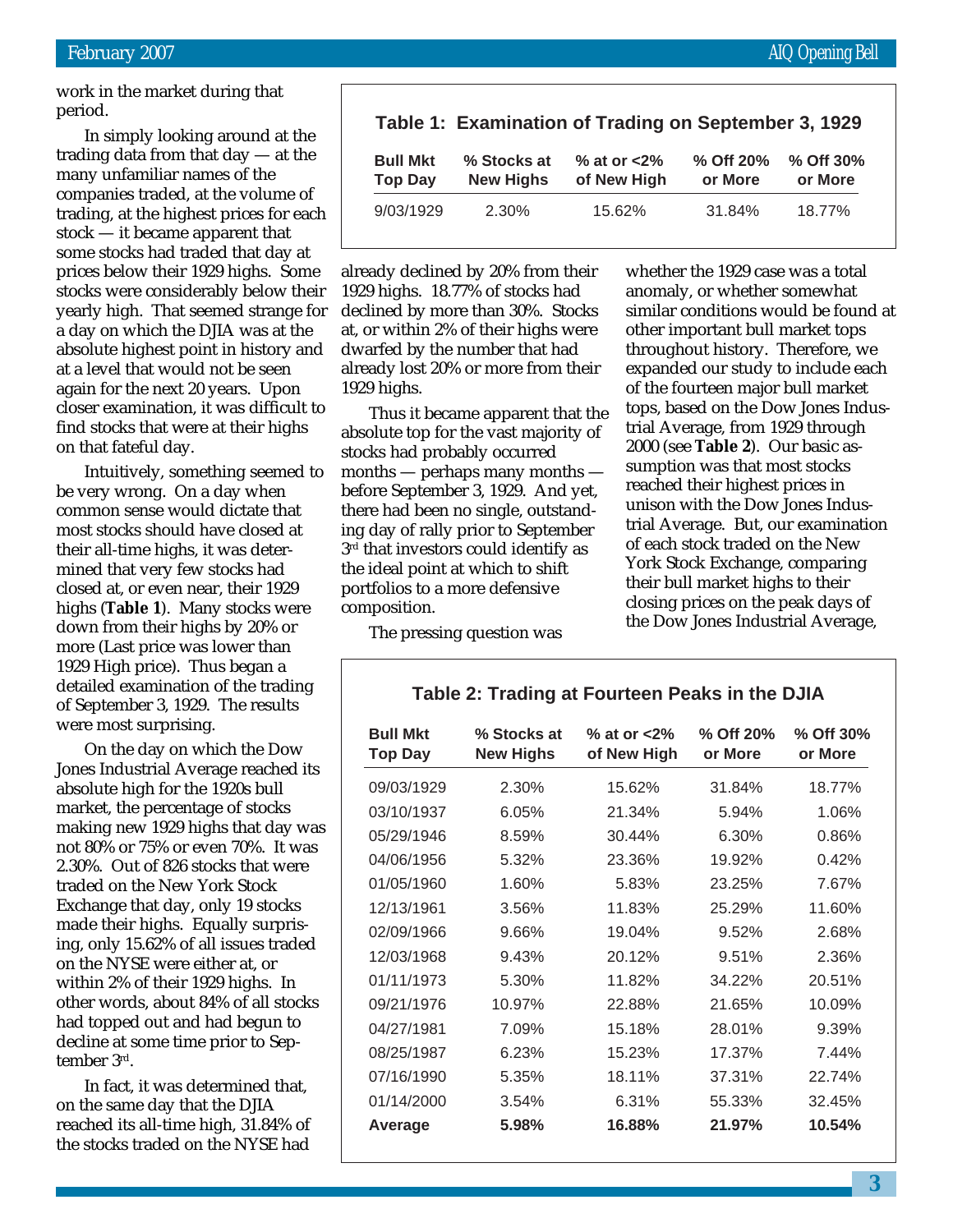## AIQ Opening Bell February 2006

showed an unexpected picture.

stock market tops. In each case, 11% These findings defy the conventional wisdom about the nature of or less of stocks (average 5.98%) were making new highs along with the new high in the  $\overline{D}$  JIA — a generally accepted proxy for the broad list of stocks. Further, in 9 of the 14 cases covered in this study, a significant number of NYSE-listed stocks (average 21.97%) had already dropped in price by 20% or more before the DJIA had reached its bull market peak.

The primary conclusion to be drawn from these fourteen cases is that the vast majority of stocks reached their bull market highs well before the peak of the Dow Jones Industrial Average. If a portfolio manager had somehow been able to sell out on the absolute top day of the DJIA in each of the fourteen cases studied here, in most instances the portfolios would have already lost a considerable amount of value by that time. Investors who may have thought themselves lucky enough to sell all of their stock on the exact top day of the DJIA could have actually suffered significant losses.

The amazing similarity of the statistics in these fourteen cases suggests a pattern of deterioration at major market tops that investors cannot afford to ignore. In searching for a way to describe this phenomenon of market deterioration — the gradual process of hundreds of individual stocks rolling over into their own bear markets, one by one, over a period of many months — the picture of a feather

## **Table 3: The DJIA components as of September 3, 1929**

| <b>DJIA Components</b>        | 1929 High         | Sept. 3, 1929 Close |
|-------------------------------|-------------------|---------------------|
| <b>Allied Chemical</b>        | $354\frac{3}{4}$  | 354                 |
| American Can                  | 184 1/2           | 181                 |
| <b>American Smelting</b>      | 129               | $128^{1/8}$         |
| American Sugar                | $94\frac{3}{4}$   | $81\frac{3}{4}$     |
| American Tobacco              | 205               | 200                 |
| <b>Atlantic Refining</b>      | $77\frac{7}{8}$   | $65~\frac{5}{8}$    |
| <b>Bethlehem Steel</b>        | 140 3/4           | 136 3/4             |
| Chrysler                      | 135               | $71\frac{7}{8}$     |
| <b>Curtis Wright</b>          | $30^{1/8}$        | 29                  |
| <b>General Electric</b>       | 403               | 391                 |
| <b>General Foods</b>          | $81\frac{3}{4}$   | $71\frac{7}{8}$     |
| <b>General Motors</b>         | $91\frac{3}{4}$   | $71\frac{3}{4}$     |
| <b>General Railway Signal</b> | $126\frac{1}{2}$  | $123\frac{1}{2}$    |
| Goodrich                      | $105\frac{3}{4}$  | 73                  |
| International Harvester       | 142               | 140                 |
| <b>International Nickel</b>   | $72\frac{3}{4}$   | $54\frac{1}{2}$     |
| <b>Mack Trucks</b>            | $114\frac{3}{4}$  | 97                  |
| <b>Nash Motors</b>            | 118 $\frac{7}{8}$ | $84^{5/8}$          |
| <b>National Cash Register</b> | $148\frac{3}{4}$  | $125\frac{3}{4}$    |
| North American                | 186 3/4           | 184 $\frac{1}{8}$   |
| Paramount                     | 74                | 72                  |
| Radio Corp.                   | 114               | 98 $\frac{1}{8}$    |
| <b>Sears Roebuck</b>          | 181               | 171                 |
| Standard Oil N.J.             | $73\frac{7}{8}$   | 70 $\frac{3}{4}$    |
| Texas Corp.                   | $71\frac{3}{4}$   | 68 1/2              |
| <b>Texas Gulf Sulphur</b>     | 85 1/4            | 72                  |
| <b>Union Carbide</b>          | $137 \frac{7}{8}$ | 135 3/4             |
| U.S. Steel                    | 261 3/4           | $257 \frac{5}{8}$   |
| Westinghouse                  | $295\frac{5}{8}$  | 285 $\frac{7}{8}$   |
| Woolworth                     | 100 $\frac{7}{8}$ | 99                  |



emerged. We think that image is just about right.

Our study appears to show that the Dow Jones Industrial Average is a less than ideal proxy for the broad

list of stocks. For example, as shown in **Table 3**, in the 1929 case, none of the thirty component stocks were making new highs along with the Industrial Average on September 3, 1929. This is due to a large extent to the reporting of closing numbers for the Average on a theoretical basis.

The study also suggests that, even at that early time in the history of the 30-stock Average, the price weighting of the components was producing an undue influence on the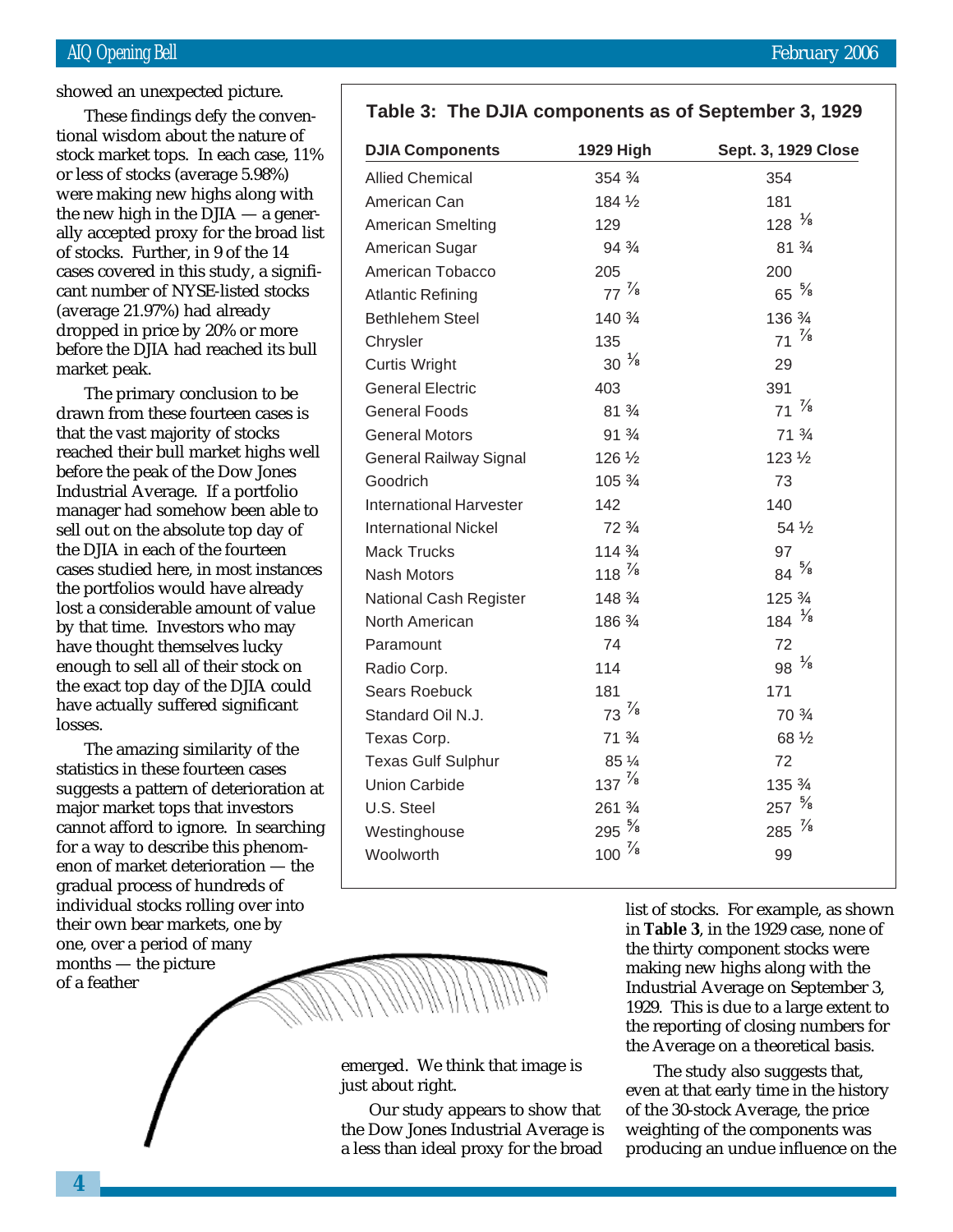movements of the DJIA. However, the bigger issue is that the evidence drawn from all fourteen cases suggests that the highest price levels for the vast majority of New York Stock Exchange listed stocks have

defensive action. And, new indicators must be devised to eliminate the current guesswork of where individual stocks are within the primary trend. Investors must be able to see, and have time to react to, the

*"The final days of a bull market are substantially different than the final days of a bear market. At most bear market lows…the vast majority of stocks tend to bottom in unison. At most bull market tops…the vast majority of stocks seem to top out on an individual basis."*

tended to occur well before the final peak in the DJIA.

The final days of a bull market are substantially different than the final days of a bear market. At most bear market lows, because fear and panic are the dominant emotional drivers, the vast majority of stocks tend to bottom in unison. At most bull market tops, where investors have been lulled into complacency, the vast majority of stocks seem to top out on an individual basis.

This is not much different than observing that a farmer usually plants all of his seeds at the same time in the Spring. However, not all of the fruit reaches the point of peak ripeness at the same time. The ripe fruit must be picked individually, rather than all at once. In the same way, investors must commit to buying stocks quickly after a major market bottom, but must sell stocks one by one, as they reach their individual peaks.

This simple study of bull market tops should have far-reaching implications for all investors. The conventional wisdom of what a major market top looks like must be completely revised. Every portfolio manager must create a new strategic plan as to how and when to take

gradual deterioration of market breadth that precedes periods of substantial stock market losses.

We will leave it to other researchers and analysts to determine all of the various reasons why so few stocks

have reached their bull market highs in unison with the Dow Jones Industrial Average. Our principal concern, at this point, is to alert investors to the conditions that have consistently occurred at important

stock market tops. Future studies will address the need to develop new indicators and a new portfolio management strategy to deal with the challenging conditions revealed in this study.

You can visit Lowry's Reports online at www.lowrysreports.com.

*An Exploration of the Nature of Bull Market Tops* is reprinted from a study published by *Lowry's Reports, Inc*.

Copyright 2006, Lowry's Reports, Inc. All rights reserved.

## **Coming in March**

In the March issue of the Opening Bell, David Vomund will show you how to apply Paul Desmond's market top analysis using AIQ TradingExpert Pro's new Market Breadth Builder.

#### **STOCK DATA MAINTENANCE**

## **The following table shows stock splits and other changes:**

| <b>Stock</b>                    | Ticker      | <b>Split</b> | <b>Approx. Date</b> |
|---------------------------------|-------------|--------------|---------------------|
| <b>Lundin Mining</b>            | LMC         | 3:1          | 02/06/07            |
| <b>Preferred Bk Los Angeles</b> | <b>PFBC</b> | 3:2          | 02/07/07            |
| Jacobs Engineering Group        | <b>JEC</b>  | 2:1          | 02/16/07            |
| <b>Markwest Energy Partners</b> | <b>MWE</b>  | 2:1          | 02/23/07            |
| Harsco Corp.                    | <b>HSC</b>  | 2:1          | 03/01/07            |

#### **Trading Suspended:**

Aleris Int'l (ARS), American Italian Pasta (PLB), BellSouth (BLS), CNS, Inc. (CNXS), Dialog Semiconductor (DLGS), E\*Trade (ET), Global Signal (GSL), Symbol Technologies (SBL), Veritas DGC (VTS)

**Name Changes:**

Apple Computer (AAPL) to Apple (AAPL) Hyper-Space Communications (HCO) to MPC (MPZ) ITLA Capital (ITLA) to ITLA Capital (IMP) Lexington Cpro. Properties Trust (LXP) to Lexington Realty Trust (LXP) netGuru (NGRUD) to BPO Management Services (BPOM) Serono S.A. (SRA) to Merck Serono S.A. (SRA)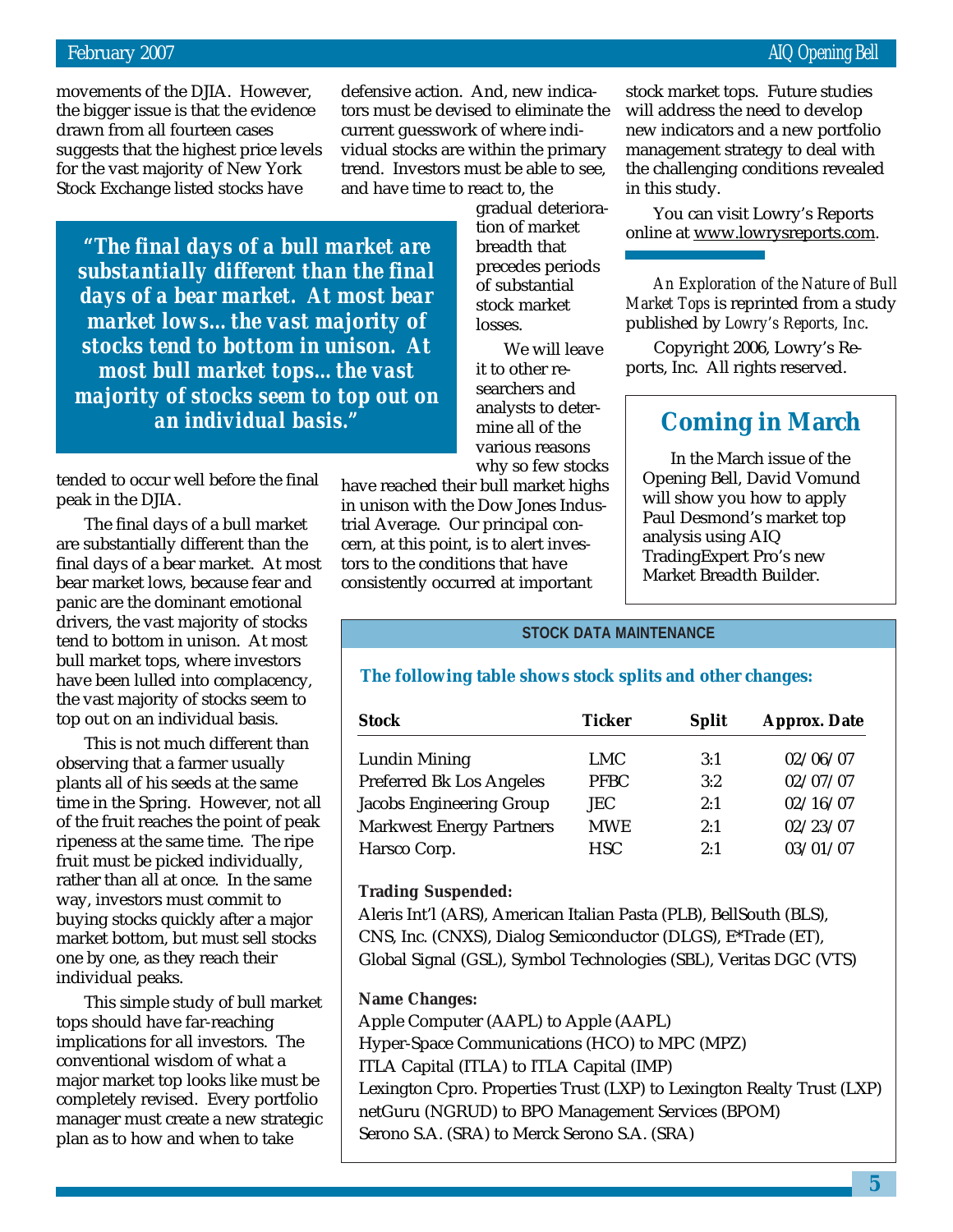## *Market Review*

# **Was It a Very Volatile January? Not at All**

s the year began, the Dow Industrials soared 117 points in the first few hours, then word came that the Fed at s the year began, a<br>Dow Industrials s<br>117 points in the f<br>few hours, then w<br>came that the Fed<br>the December meeting was still focused on inflation, not growth. Suddenly, the Dow was down 58 points. Then on the last day of the month the market soared because the Fed was less hawkish on its public statement.

It sounds like the market was very volatile but it is actually showing record low volatility levels. In last month's Market Review we showed the S&P 500 along with a 2% Zig-Zag indicator. This indicator showed the S&P 500 hadn't had a 2% pullback since mid-July. January has come and gone and still no 2% pullback.

For the month, the S&P 500 gained 1.4% while the Nasdaq Composite gained 2%. The leading market segment is mid-cap, with the S&P 400 Mid-Cap index gaining 3.5%.

Fundamental analysts are in one

## **AIQ Opening Bell Newsletter**

**David Vomund, Publisher G.R. Barbor, Editor P.O. Box 7530 Incline Village, NV 89452**

AIQ Opening Bell does not intend to make trading recommendations, nor do we publish, keep or claim any track records. It is designed as a serious tool to aid investors in their trading decisions through the use of AIQ software and an increased familiarity with technical indicators and trading strategies. AIQ reserves the right to use or edit submissions.

While the information in this newsletter is believed to be reliable, accuracy cannot be guaranteed. Past performance does not guarantee future results.

**© 1992-2007, AIQ Systems**



**Figure 1.** Chart comparing price action of Russell 2000 and Nasdaq Composite.

of two camps. Some see a soft landing for the economy, lower interest rates ahead, and slowing inflation. Others say the soft landing ended, growth is picking up, inflation will remain too high and interest rates, rather than falling, could very well rise again later this year.

Technicians don't worry about such things, preferring to study the charts. At month's end, the S&P 500 was right at its January 24 high. The Nasdaq Composite was right against a strong 2470 resistance level. This level acted as resistance in November, December, and January. A move above this level would be constructive. The Russell 2000 is against resistance as well (**Figure 1**).

Although the market averages are near their highs, the percentage of S&P 500 stocks giving unconfirmed AIQ buy versus sell signals is close to even.

Looking at individual sectors, Real Estate was the top performer gaining 10%. Defense & Aerospace rose 6%. The two worst performers were Financial Services and Energy, each losing about 3%.

#### **S&P 500 Changes**

**Changes to the S&P 500 Index and Industry Groups:**

AvalonBay Communities Inc. (AVB) replaces Symbol Technologies (SBL). AVB is added to the Residential REITs (REITRES) group.

Ensco International (ESV) replaces BellSouth (BLS). ESV is added to the Oil & Gas Drilling (OIL&GASD) group.

Spectra Energy (SE) replaces Parametric Technology (PMTC). SE is added to the Oil & Gas Storage & Transportation (OILGAST).

Terex Corp. (TEX) replaces Navistar (NAV). TEX is added to the Construction & Farm Machinery & Heavy Trucks (CNSTFARM).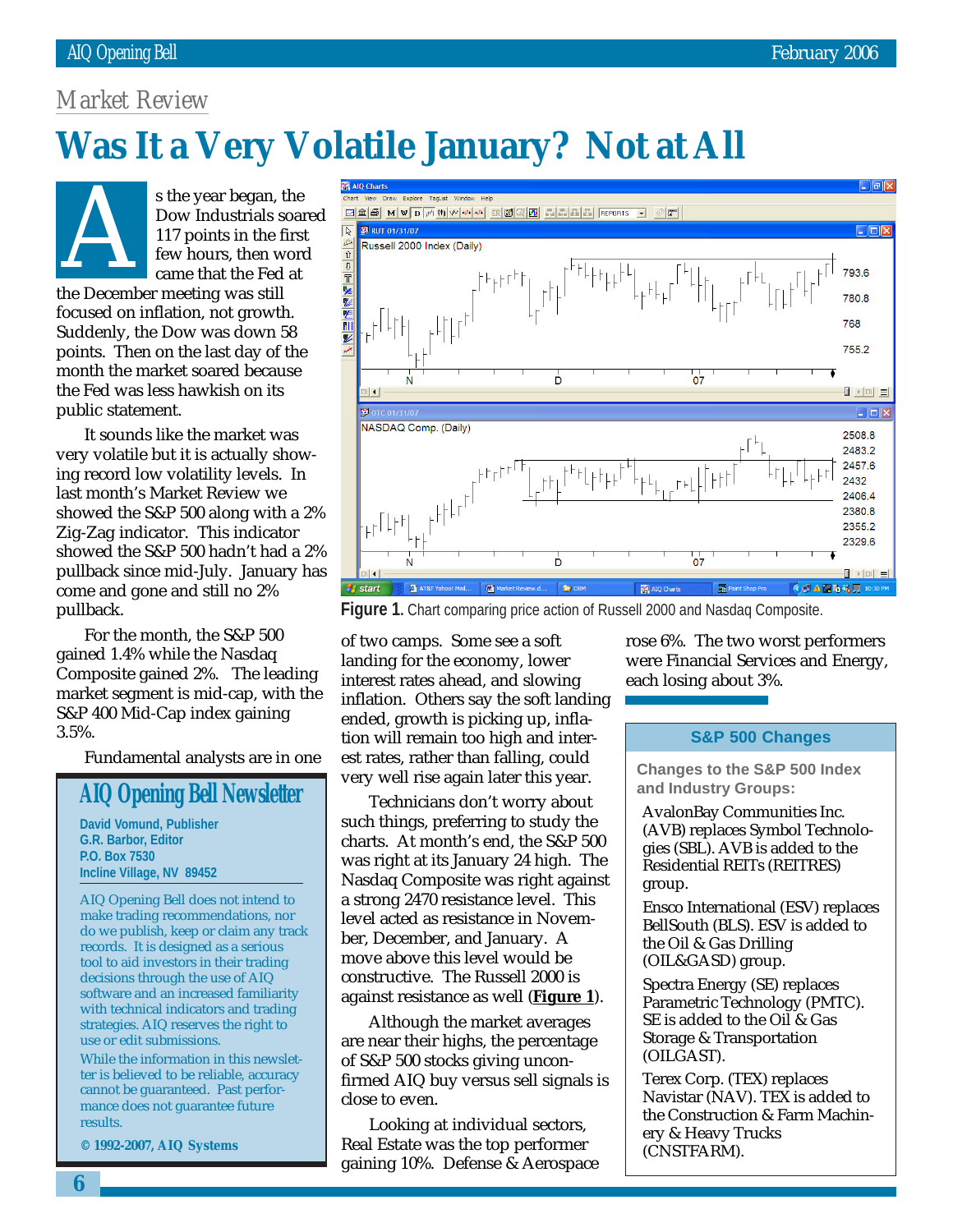

## **Welcome to a revolutionary new service from AIQ in conjunction with Dale Wheatley.**

## **Dale Wheatley - The Options Hunter**

Dale Wheatley is a full-time professional trader and AIQ user, who has achieved financial independence. He exclusively trades options based on an MACDI strategy and a list of tickers based around AIQ's group/Sector structure. His unique disciplined approach, together with the power of compounding, results in a system that's both profitable, and fun to trade, without the need to trade frequently. **Better yet Dale has been trading with this system for over 15 years.**

## **Learning from the Options Hunter**

Dale has taught his strategy to hundreds of people, all over the world, but does training sessions usually by select invitation only.

**Now you can learn how to trade like the Options Hunter with this new and unique subscription service. delivered weekly as a web broadcast.**

Delivering education and trading idea each week, subscribers will gain powerful insights into the trading strategy that has earned Dale a unique reputation and helped him achieve financial independence.

## **Find out more about this service at www.aiqsystems.com/optionshunter.htm**

## **New AIQ correlated CP Group/Sector Structure**

**The CP Group/Sector Structure** is a highly correlated AIQ Group/Sector Structure containing *20 Sectors, 102 Groups and nearly 2000 U.S. Stocks*. Stocks were screened for inclusion using Market Cap, Price and Industry Correlation. More than 95% of SP500 stocks and 90% of Russell 1000 stocks are included.

**The CP Group/Sector Structure** follows the concept pioneered by the DowJones/FTSE Industry Classification Benchmark (ICB). The ICB Industry Structure was introduced in 2005.

**Find out more about this new Group/Sector structure at www.aiqsystems.com/CPgroupsector.htm**

|              | <b><i><i>ARCTIONS</i></i></b>     |                                   | 680089                                                |
|--------------|-----------------------------------|-----------------------------------|-------------------------------------------------------|
|              |                                   |                                   |                                                       |
|              | <b>BATTOMOBELLES &amp; PARTIN</b> | <b>UNJMT</b>                      | AUTO Fee TL                                           |
|              |                                   | <b>LEGALA</b>                     | <b>AUTOPORILES</b>                                    |
|              |                                   | (Positia)                         | <b>Tikelik</b>                                        |
|              |                                   |                                   |                                                       |
|              |                                   | <b>CENTRE</b>                     | <b>MANIE FUEBRIAL</b>                                 |
|              |                                   | OWNER                             | <b>MAGI ROBY ORIGI</b>                                |
|              |                                   | <b>CINOESE</b><br><b>DRUIDE</b>   | <b>AMAG RACOTARL</b><br><b>MAG SUNA KEDONA</b>        |
|              |                                   |                                   |                                                       |
|              |                                   |                                   |                                                       |
|              | <b>BAGG, SESURIES RS</b>          | ONAIL.                            | Accountable                                           |
|              |                                   | <b>GRAND</b><br><b>OUARD</b>      | <b>ODA:</b>                                           |
|              |                                   | <b>OKRAD</b>                      | <b>POSPISTER &amp; LAPER</b><br><b>CENTRAL HONDAY</b> |
|              |                                   | <b>CELLAND</b>                    | COLO MINING                                           |
|              |                                   | <b>UK/UART</b>                    | <b>NON FERRICUS PETALS</b>                            |
|              |                                   | URUSH!                            | <b>PLATINUM &amp; PROCESSION RISTALS</b>              |
|              |                                   | ONIGHT                            | 11111                                                 |
|              |                                   |                                   |                                                       |
| <b>UKCH</b>  | <b>CHEMICALS</b>                  | <b>CIRCUITE</b>                   | COMMODERY CHARGE ALS:                                 |
|              |                                   | <b>ONANCY</b>                     | <b><i>BROADTY GARAGER</i></b>                         |
|              |                                   |                                   |                                                       |
|              | <b>CONSTRACTOR &amp; HATESTAK</b> | <b>UNION</b>                      | <b>BULGINI, HATESGUL &amp; PATULES</b>                |
|              |                                   | <b>Children</b>                   | HEAVY CONCERNETION                                    |
|              |                                   |                                   |                                                       |
|              | FORD & SEVERAGE                   | <b>OFFJERS</b>                    | <b>GREATER</b> S                                      |
|              |                                   | Officials                         | OSTELLING & VANDALES                                  |
|              |                                   | OVANY                             | <b><i>RADE MATERIALS</i></b>                          |
|              |                                   | <b>CPUMIES</b>                    | <b>SOFT DELIVER</b>                                   |
|              |                                   |                                   |                                                       |
|              | <b>EXNERAL FINANCIAL</b>          | OPULSKI                           | ADIEC HANNOUSES.                                      |
|              |                                   | <b>Lylusian</b>                   | CONSUMER FINANCE                                      |
|              |                                   | <b>COULDER</b>                    | <b>Doublin West Adam Walk</b>                         |
|              |                                   | Olusan                            | HORTGAGE YOUANCE                                      |
|              |                                   | ONIGHT                            | <b>MELLIGTY FINANCE</b>                               |
|              |                                   |                                   |                                                       |
| <b>JUSK!</b> | <b>MERCIFICANT</b>                | <b>UPUGET</b>                     | <b>ROUTROMANDOR</b>                                   |
|              |                                   | <b>ORIGINAL</b><br><b>CRUSHER</b> | HERLTH DWE MIONICERS<br><b>PACICAL EQUIPMENT</b>      |
|              |                                   | <b>CPUS AND</b>                   | HIDEAL GARLINE                                        |
|              |                                   |                                   |                                                       |